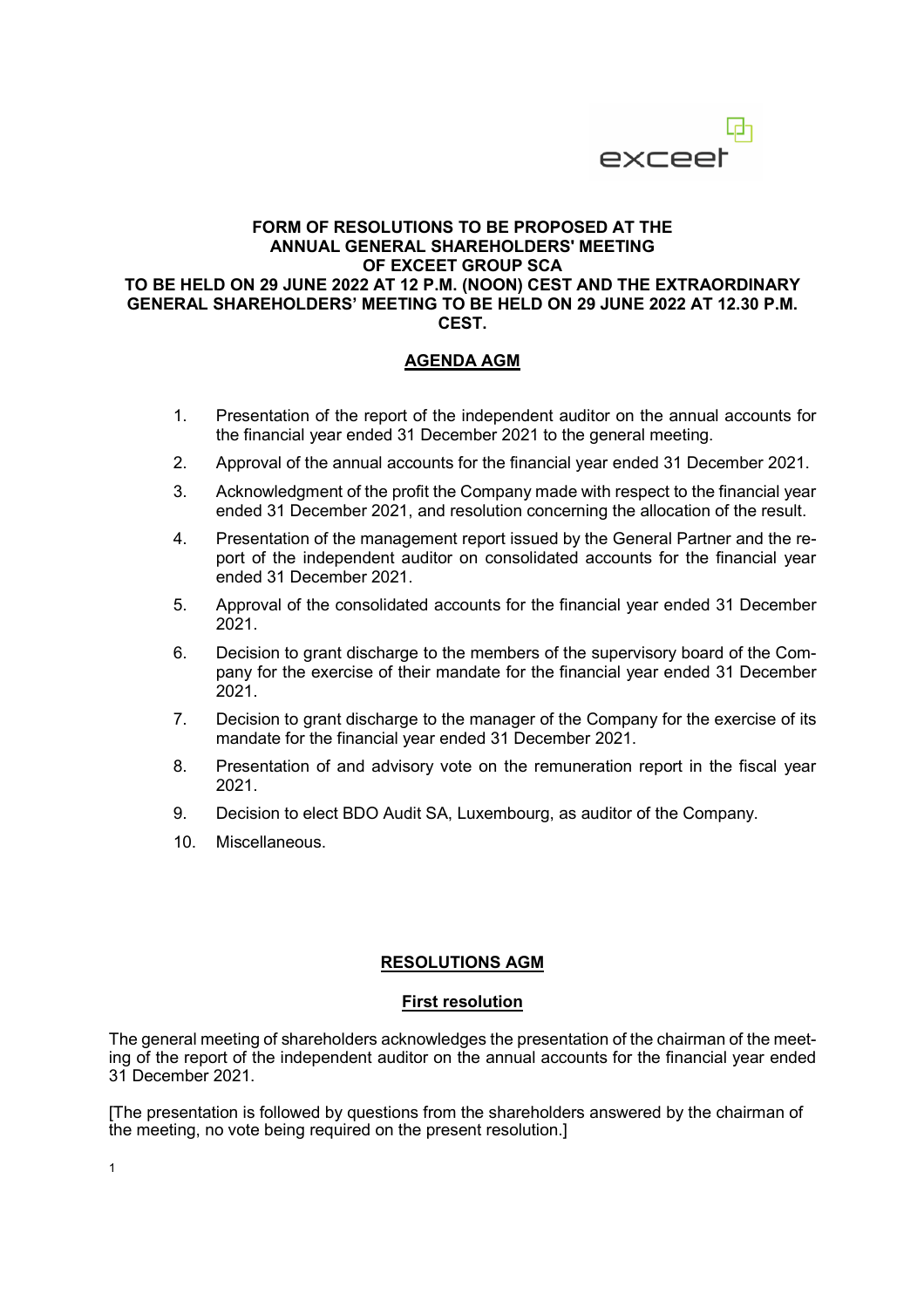

## **Second resolution**

The general meeting of shareholders resolves to approve the annual accounts for the financial year ended 31 December 2021.

#### **Third resolution**

The general meeting of shareholders acknowledges the loss of the Company and further resolves to allocate the loss of one million four hundred fifty thousand four hundred euro (EUR 1,450,400)for the financial year ended 31 December 2021 as follows:

| Result brought forward from     | <b>EUR</b> | $-12,000,841$ |
|---------------------------------|------------|---------------|
| previous years                  |            |               |
| Result of the financial year    | <b>EUR</b> | $-1,450,400$  |
| Result to be carried forward to | <b>EUR</b> | -13,451,241   |
| the following financial year    |            |               |

## **Fourth resolution**

The general meeting of shareholders acknowledges the presentation of the chairman of the meeting of the management report issued by the board of directors with respect to the annual and consolidated accounts and of the report of the independent auditor with respect to the consolidated accounts for the financial year ended 31 December 2021.

[The presentation is followed by questions from the shareholders answered by the chairman of the meeting, no vote being required on the present resolution.]

#### **Fifth resolution**

The general meeting of shareholders resolves to approve the consolidated accounts for the financial year ended 31 December 2021.

### **Sixth resolution**

The general meeting of shareholders resolves to grant discharge (*quitus*) to (i) Mr. Georges Bock, (ii) Mr. Jan Klopp and (iii) Mr. Roland Lienau in their capacity as members of the supervisory board of the Company for the exercise of their mandates for the financial year ended 31 December 2021.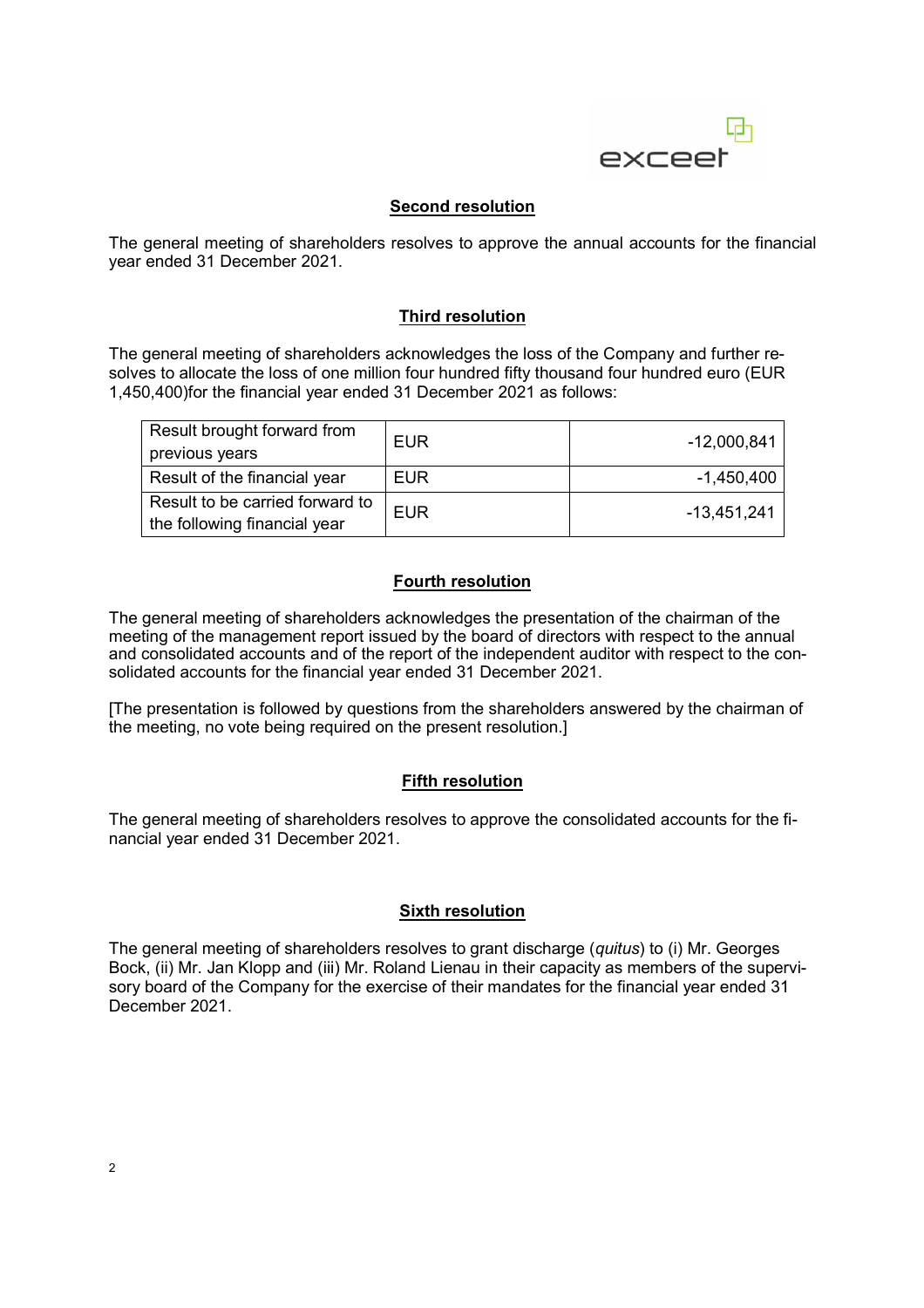

# **Seventh resolution**

The general meeting of shareholders resolves to grant discharge (*quitus*) to exceet Management S.à r.l. in its capacity as manager of the Company for the exercise of its mandates for the financial year ended 31 December 2021.

# **Eighth Resolution**

The general meeting of shareholders acknowledges and casts its advisory vote on the remuneration report of the Company for the financial year ended 31 December 2021.

### **Ninth Resolution**

The general meeting of shareholders resolves to elect BDO SA Audit, Luxembourg as independent auditor (*réviseur d'entreprises agréé*) of the Company until the annual general meeting approving the annual accounts for the financial year ending 31 December 2022.

# **AGENDA EGM**

1. Acknowledgment of the special report prepared by the Manager of the Company in relation to Article 420-26(5) of the law of 10 August 1915 as amended regarding the proposed creation of an authorised capital of the Company and the waiver of preferential subscription rights regarding shares issued thereunder.

2. Decision to create an authorised capital in an amount of EUR two million eight hundred seven thousand six hundred forty euro (EUR 2,807,640), [\*\*\*] excluding the issued share capital, and to grant the authorisation to the Manager to issue up to one hundred eighty-four million seven hundred fifteen thousand fifty-five (184,715,055) Ordinary Shares[\*\*\*] shares..

3. Amendment of Article 5 of the Company articles of association.

# **RESOLUTIONS EGM**

# **First Resolution**

The general meeting of shareholders acknowledges the special report prepared by the Manager of the Company in relation to Article 420-26(5) of the law of 10 August 1915 as